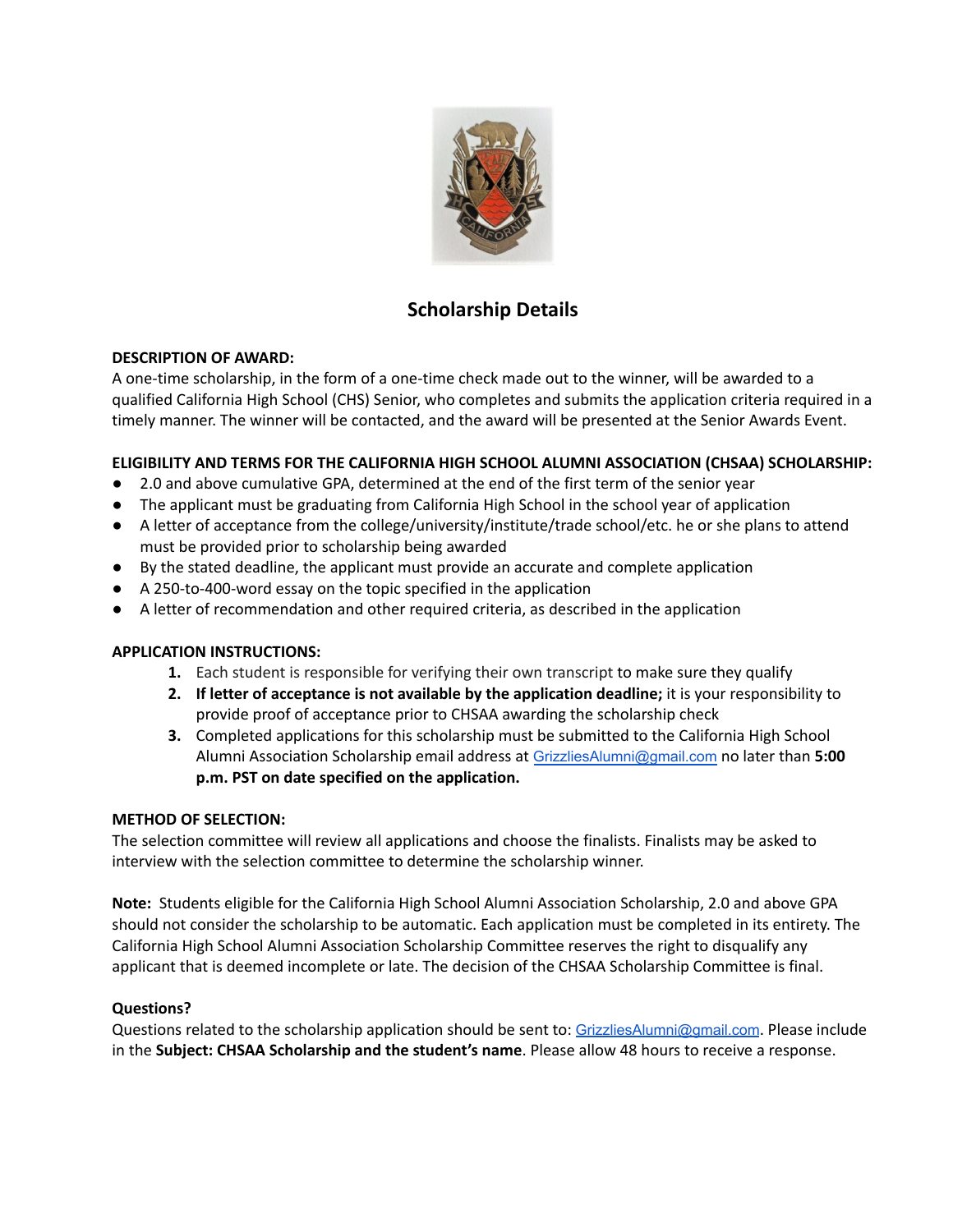

# **2022 Scholarship Application (1 of 2)**

## **DEADLINE: Friday, April 22, 2022, 5:00 p.m. PST -** [GrizzliesAlumni@gmail.com](mailto:GrizzliesAlumni@gmail.com)

### **DESCRIPTION OF AWARD:**

One (1) \$500 scholarship will be awarded in 2022

### **ELIGIBILITY AND CRITERIA FOR AWARD:**

- *●* 2.0 and above cumulative Grade Point Average (GPA), determined at the end of the first term of the senior year
- *●* A copy of your unofficial high school transcript
- A completed application
- **● If letter of acceptance is not available by the application deadline;** it is your responsibility to provide proof of acceptance prior to CHSAA awarding the scholarship check
- A 250–400-word essay (in a separate document) on the topic:
	- *o "How I plan to use my education and experiences acquired during my time at California High School as the foundation for my future or future education."*
- A letter of recommendation from a non-family member to support your extracurricular activities (academic and/or community), that you participated in during your time at California High School
- A short paragraph on the topic:
	- **o** *"How I plan to support the CHS Alumni Association in the future."*

#### *Answers must be typed.*

| <b>Applicant Name:</b>                            |  |
|---------------------------------------------------|--|
| <b>Address:</b>                                   |  |
| <b>Email Address:</b>                             |  |
| Telephone and Type (home/cell):                   |  |
| If different, parent's phone:                     |  |
| <b>Preferred method of contact:</b>               |  |
| Name(s) of Parent(s)/Guardian(s):                 |  |
| <b>Number of years at California High School:</b> |  |

I hereby authorize California High School to release all pertinent records to the California High School Alumni Association Scholarship Committee. I have read and understand the eligibility requirements for this scholarship. I certify that all information provided in this application package is complete and accurate. I understand if inaccurate information is provided, it will void my opportunity to receive the scholarship. I understand an incomplete or late application will be ineligible for review by the CHSAA Scholarship Committee. I give the California High School Alumni Association my consent to publish my name and photograph if I receive an award. I understand the decision of the CHSAA Scholarship Committee is final and that the committee has the right to rescind a scholarship.

Student Signature **Date Signature Date Signed** 

Parent/Guardian Signature Date Signed